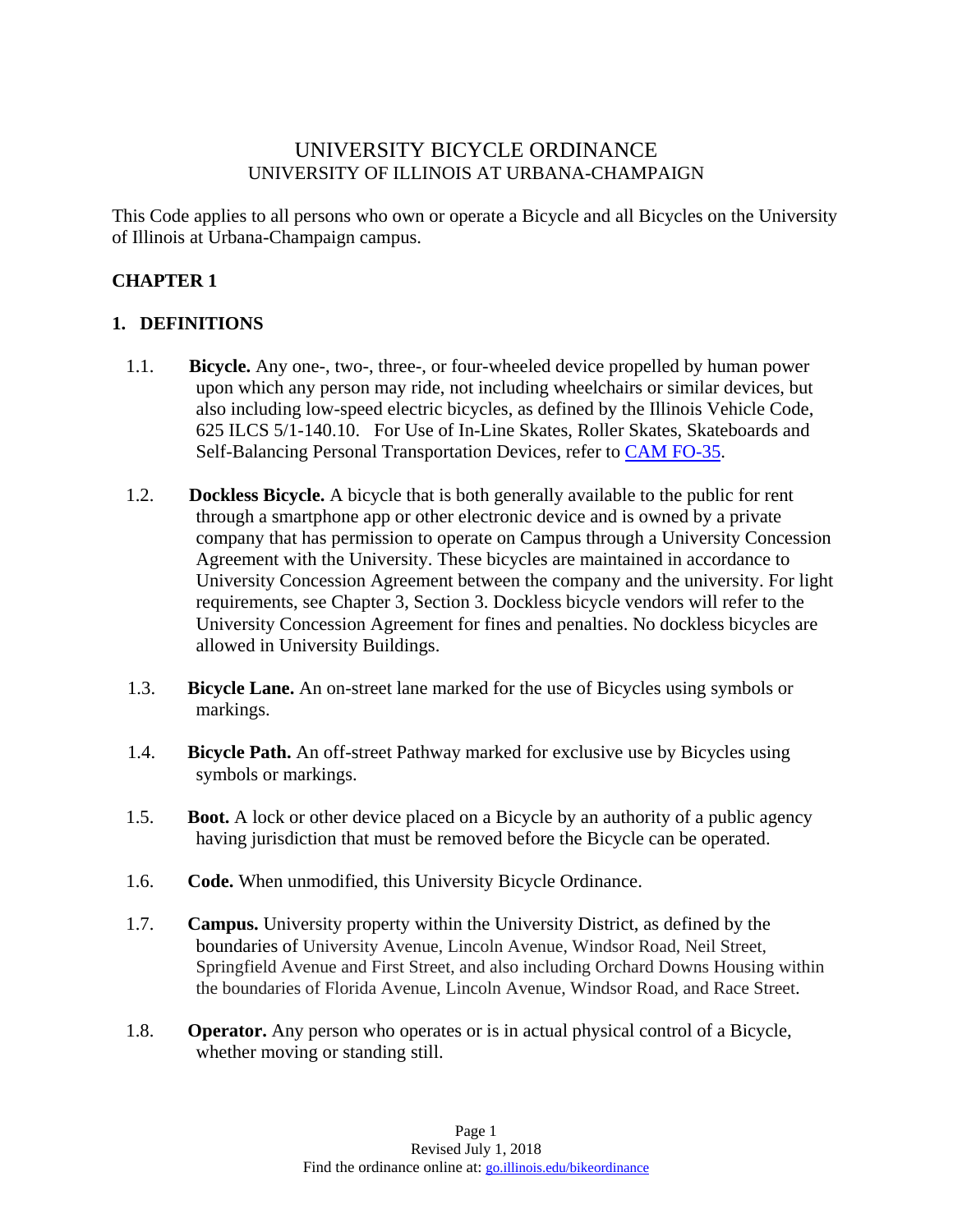- 1.9. **Parking or Parked.** Leaving a Bicycle unattended.
- 1.10. **Pathway.** Any paved public way on Campus, including a Bicycle Path, Shared-Use Path, and Sidewalk, but not including a Roadway.
- 1.11. **Registration Tag.** Official tag affixed on a bicycle after completion of online bicycle registration process. Registration tags have a unique number that must correlate to the owner's registration information.
- 1.12. **Roadway.** Any public road on which motor vehicles are permitted to travel.
- 1.13. **Shared-Use Path.** An off-street Pathway for the shared-use of pedestrians, bicyclists, and other non-motorized transportation.
- 1.14. **Sidewalk.** An off-street unmarked Pathway for the primary use of pedestrians.
- 1.15. **State.** The State of Illinois.
- 1.16. **Stop.** Complete cessation from motion.
- 1.17. **Traffic Control Device.** A sign, signal, marking, or device used to regulate, warn, or guide traffic placed on, over or adjacent to a street, Roadway, or Pathway by authority of a public agency having jurisdiction.
- 1.18. **University.** The University of Illinois at Urbana-Champaign.

# **CHAPTER 2**

#### **2. REGISTRATION OF BICYCLES**

- 2.1. **Registration**. The university provides Bicycle registration to aid in the identification of Bicycles and communication with Bicycle owners. Bicycle registration is mandatory for all Bicycles Parked or operated on Campus and owned by students, staff members, faculty members and dockless bike share operators. Operators must complete registration prior to Parking or operating the Bicycle on Campus. Bicycle registration instructions are available at http://go.illinois.edu/MyBike. Each Bicycle owner must register his/her own Bicycle and obtain his/her own Registration Tag according to the procedures in effect at the time of registration. Visitors and those that are not students, staff members, and faculty members may, but are not required to, register Bicycles operated on Campus.
- 2.2. **Timing.** Operators shall register Bicycles before they are Parked or operated on Campus. Following a change in ownership of a Bicycle, the new owner may not rely on the previous registration, but must re-register the Bicycle prior to Parking or operation of the Bicycle on Campus.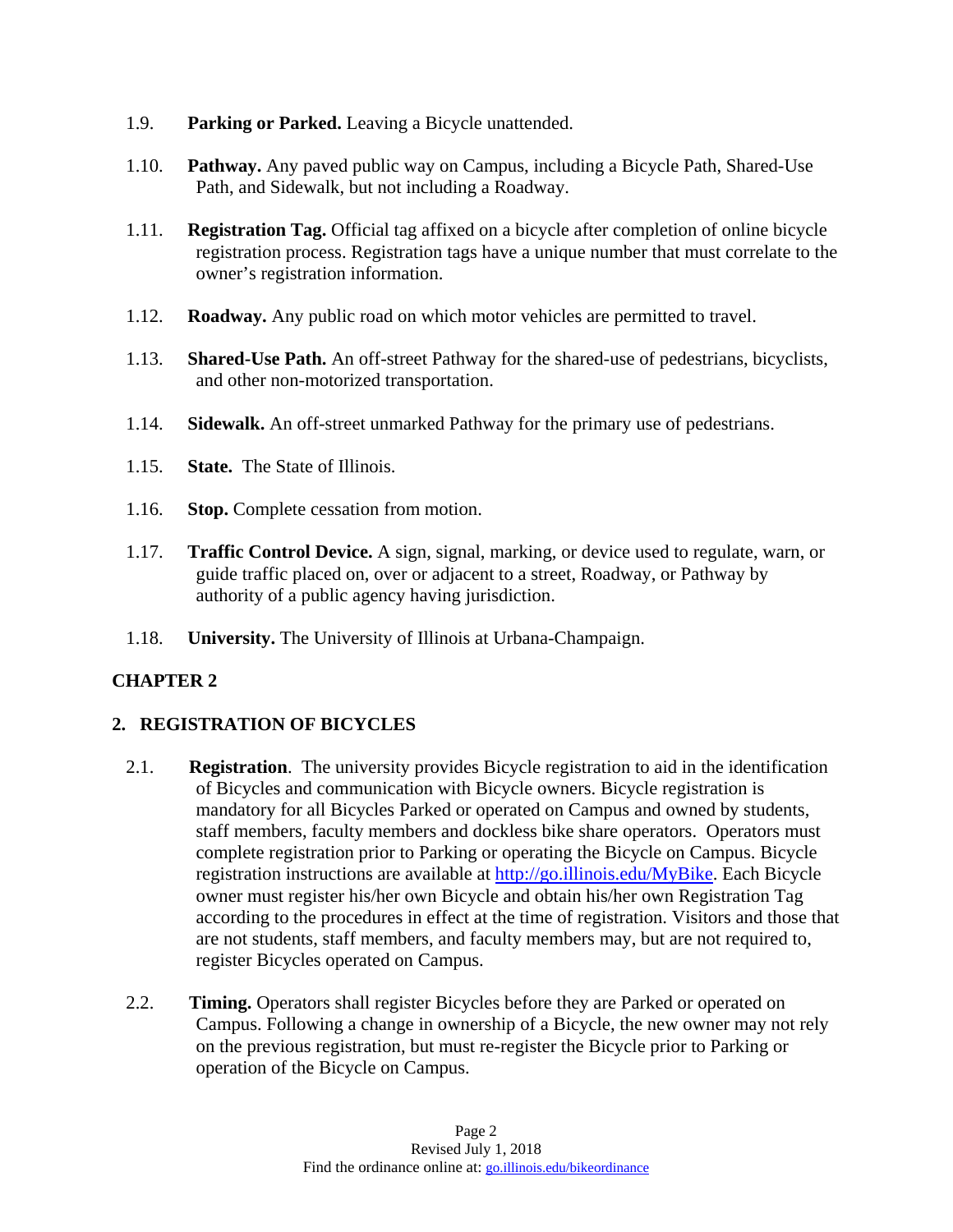- 2.3. **Effective Period.** A Bicycle registration shall be effective once the Operator completes a valid and accurate registration and affixes the Registration Tag to the Bicycle and shall endure as long as the Bicycle is under the same ownership and the registration sticker remains affixed correctly.
- 2.4. **Fee.** There is no fee for registering a Bicycle and obtaining a Registration Tag. Dockless bicycles require designated Registration Tag and a fee in accordance with University Concession Agreement.
- 2.5. **Reporting of Lost or Stolen Bicycles.** Each owner of a registered Bicycle shall notify the University Department of Public Safety if a registered Bicycle is lost or stolen from University Property, so as to aid in the identification of the Bicycle's owner if the Bicycle is later located.

# **CHAPTER 3**

#### **3. EQUIPMENT REQUIRED**

- 3.1. **Unsafe Bicycles Prohibited.** No person shall operate a Bicycle or Dockless Bicycle that is in such an unsafe condition as to endanger any person or property. The owner of the Dockless Bicycle is responsible for the safety of their Bicycles.
- 3.2. **Brakes.** Every Bicycle shall be equipped with a brake or brakes or other mechanism that will adequately control movement and allow the Bicycle to Stop.
- 3.3. **Lighting Equipment.** Every Bicycle, when operated on Campus during the period from dusk to dawn, shall be equipped with at minimum:
	- a. at the front, an operational lamp that emits a white light visible from a distance of at least 500 feet in front of such Bicycle; and
	- b. at the rear, a red reflector of a type approved by the State that is visible from all distances from 100 feet to 600 feet to the rear when directly in front of lawful lower beams of headlamps on a motor vehicle. A lamp emitting a red light visible from a distance of 500 feet to the rear may be used *instead of* the red reflector.
	- c. Dockless Bicycles must adhere to the lighting requirements specified in the license with the City of Champaign with bike share vendors.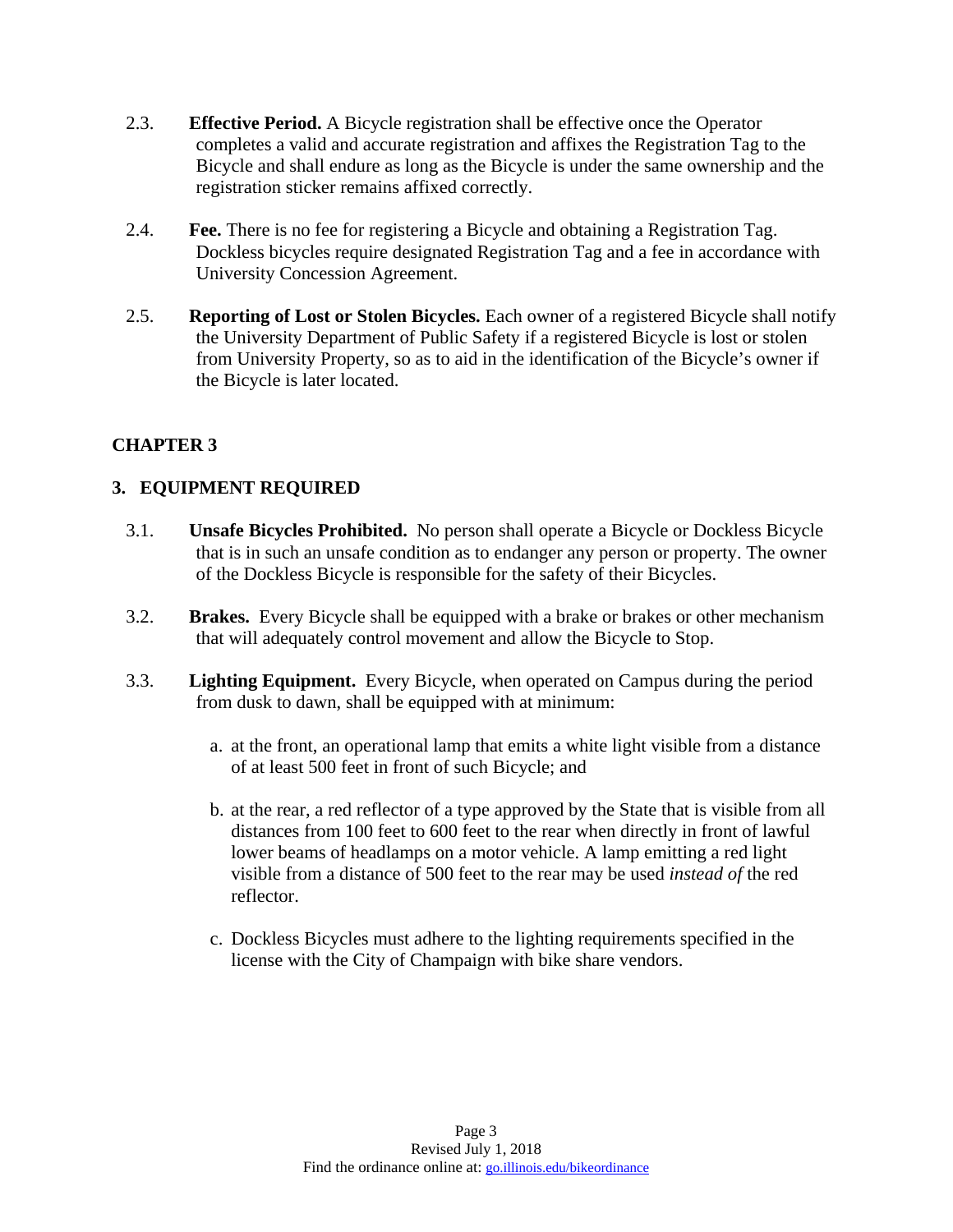### **CHAPTER 4**

#### **4. GENERAL RULES OF OPERATION**

- 4.1. **Required Obedience to Traffic Laws.** Any Operator on a Roadway or Pathway shall have all the rights and shall be subject to all regulations governing the movement and operation of Bicycles, including the Illinois Vehicle Code, relevant local municipal ordinances (Champaign Municipal Ordinances; Urbana Municipal Ordinances), and this Code.
	- a. **Where Permitted to Operate.** Refer to the Illinois Vehicle Code, 625 ILCS 5/11-1505.
	- b. **Carrying Articles**. Refer to the Illinois Vehicle Code, 625 ILCS 5/11-1506.
	- c. **Clinging to Vehicles**. Refer to the Illinois Vehicle Code, 625 ILCS 5/11-1504.
	- d. **Riding Abreast.** Refer to the Illinois Vehicle Code, 625 ILCS 5/11-1505.1.
	- e. **Right of Way to Pedestrians.** Refer to the Illinois Vehicle Code, 625 ILCS 5/11-1502.
	- f. **Hand Signals.** Refer to the Illinois Vehicle Code, 625 ILCS 5/11-1510 and 5/11- 1511.
- 4.2. **Operator Riding Requirements.** An Operator shall regularly have at least one hand in contact with the handlebars of the Bicycle and keep his/her feet in contact with the pedals and shall ride only while either sitting on the permanent and regular seat or while standing on the pedals.
- 4.3. **Number of Passengers.** No Bicycle shall be used to carry more persons at one time than the number for which such Bicycle is designed and equipped.
- 4.4. **Speed.** An Operator shall not operate a Bicycle at a speed faster than what is reasonable and proper with regard to the safety of the Operator and others, taking into account all immediate circumstances.
- 4.5. **University Buildings.** An Operator shall not take a Bicycle inside any University building unless approved through the Facilities and Services' Transportation Demand Management Coordinator or Designee. To apply for approval, please visit  $F&S'$ Bicycle Enforcement page here and complete the application. Dockless bicycles are not allowed in University Buildings at any time.

#### **CHAPTER 5**

#### **5. OPERATION ON PATHWAYS**

5.1. **Safe Operation.** An Operator may operate a Bicycle on a Bicycle Path, University Sidewalk or Shared-Use Path, but shall walk the Bicycle anywhere that Bicycle operation is expressly prohibited and on any Pathway or Roadway where Bicycle operation would create a safety risk to others or to the Operator.When an Operator is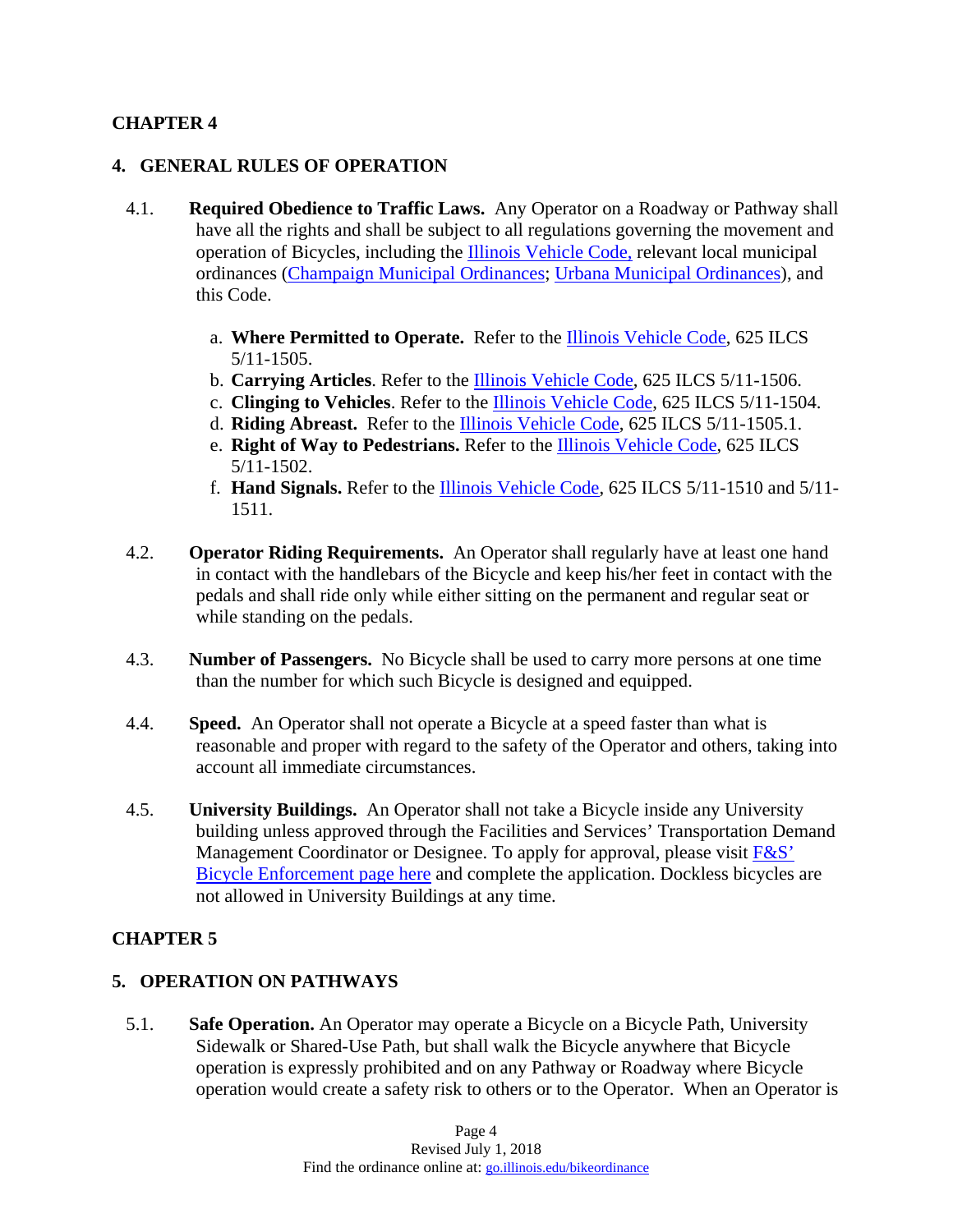transitioning between one type of Pathway and another, or between Roadways and Pathways, the Operator shall do so at a safe speed and in a manner that will not create a safety risk to the Operator or others.

- 5.2. **Traffic Control Devices on Bicycle Paths and Shared-Use Paths.** An Operator shall obey all Traffic Control Devices on Bicycle Paths and Shared-Use Paths at all times.
- 5.3. **Traffic Control Devices on Parallel Roadway.** An Operator on a Pathway shall obey all Traffic Control Devices facing any Roadway that runs parallel to such Pathway.
- 5.4. **Bicycles to Operate on the Right.** An Operator shall operate a Bicycle only to the right of the center line or median strip of a Bicycle Path, except:
	- a. when overtaking and passing another Bicycle proceeding in the same direction; or
	- b. when passing an obstruction; or
	- c. when on a Bicycle Path designated by a sign as a one-way Bicycle Path.

#### 5.5. **Passing Pedestrians or other Bicycles.**

- a. An Operator shall pass pedestrians or other Bicycles only where there is a clear view of the Bicycle Lane or Pathway ahead, where there is no traffic approaching, and where there are no obstructions restricting the Pathway or Bicycle Lane ahead.
- b. The Operator shall give a courtesy audible warning of the intention to pass to the pedestrian or other Bicycle being passed by bell or verbal warning before passing. When possible, leave three feet of passing distance.

#### 5.6. **Yielding to Pedestrians.**

- a. Whenever the Operator uses or crosses a Pathway also used by pedestrians, the Operator shall yield the right-of-way to any pedestrian.
- b. When pedestrians are improperly utilizing the Bicycle Path where a Bicycle is travelling, the Operator shall give a courtesy audible warning and reduce speed or Stop as necessary to avoid collision or injury.
- c. On a Shared-Use Path or Sidewalk where the number of pedestrians or width of such path (due to temporary obstruction or any other reason) prevents reasonable and proper Bicycle riding with regard to the safety of the Operator or others, the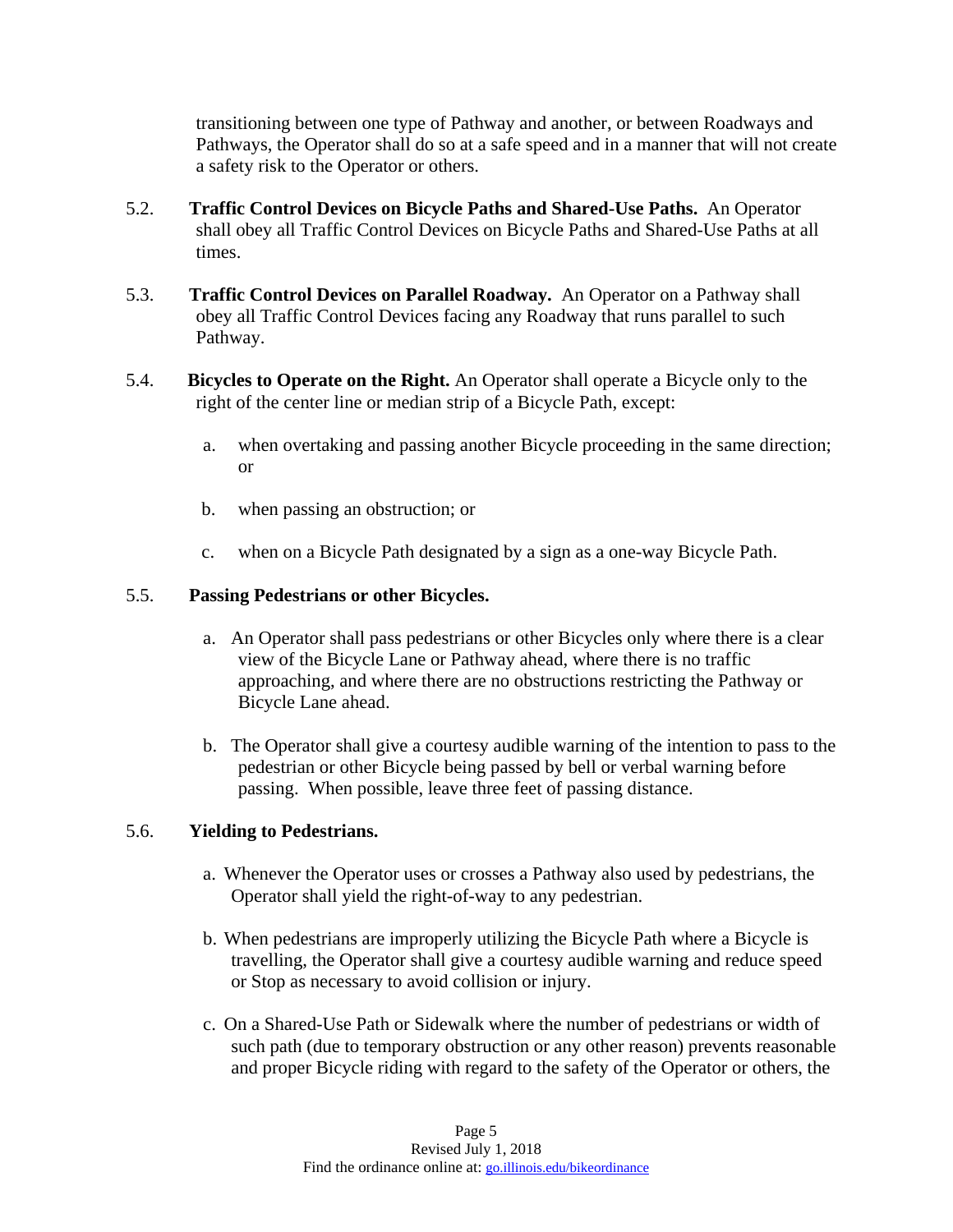Operator shall dismount and walk the Bicycle.

5.7. **No Pedestrians in Bicycle Paths.** Pedestrians shall not walk in Bicycle Paths, except to cross a Bicycle Path where a Sidewalk or Shared-use Path intersects with such Bicycle Path.

# **CHAPTER 6**

### **6. PARKING**

- 6.1. **Permitted Methods of Parking.** When Parking on Campus, Operators shall only attach Bicycles to a designated Bicycle rack. Dockless Bicycles may only be parked in designated bike parking area marked by the University for vendor redistribution. For a current map of marked bicycle racks for bike share vendors please contact F&S Active Transportation Coordinator.
- 6.2. **Prohibited Methods of Parking.** Any Bicycle Parked in a manner described below is in violation of these Parking regulations and subject to the penalties set forth in Chapter 7. All prohibited methods of parking apply to dockless bicycles. Applicable penalties for Dockless Bicycles are found in the University Concession Agreement:
	- a. Parking a Bicycle anywhere other than a designated Bicycle parking area;
	- b. Using more than one space on a Bicycle rack;
	- c. Obstructing any entrance or exit of a Bicycle Parking area;
	- d. Preventing access to Bicycles belonging to others;
	- e. Obstructing any entrance or exit of a building;
	- f. Impeding use of stairways or access ramps;
	- g. Impeding access to any hand rails; and/or
	- h. Preventing others from using or maintaining Pathways, Roadways, or other Campus facilities.
- 6.3. **Authority to Publish Special Parking Regulations.** Facilities & Services is authorized to publish special regulations prohibiting Parking in any Bicycle Parking area and allowing for removal of Bicycles in violation of the special regulations during designated periods for building construction, ground maintenance and improvements, University functions, or for other reasons. The removal of the Bicycles is typically done by the Parking Department. Facilities & Services shall post notice of such special regulations in the regulated Parking area at least two weeks before the regulations come into effect. The University will provide alternative Bicycle Parking areas when Parking is prohibited for more than thirty (30) days. Bicycles not removed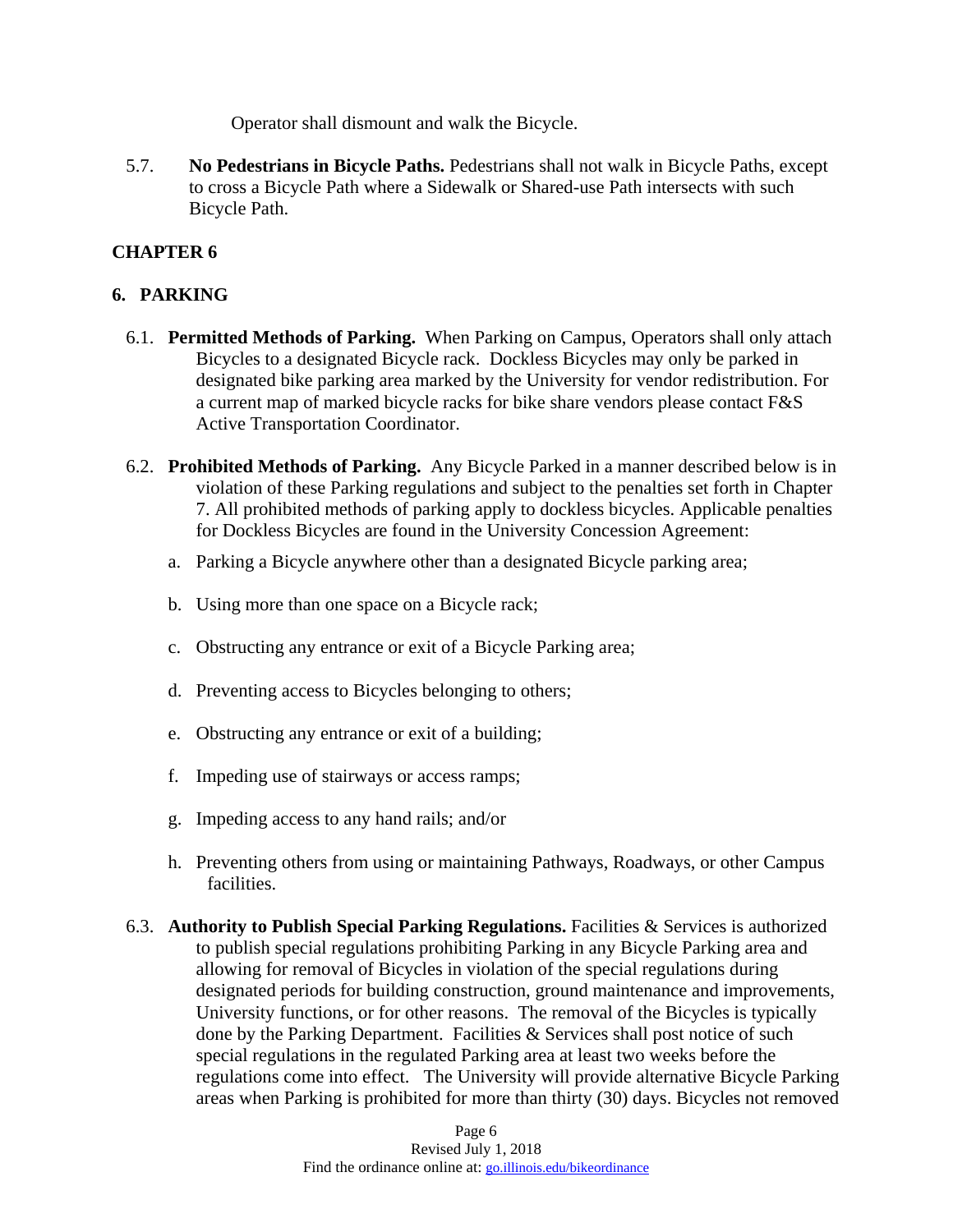from such areas or Parked after the special regulations are in effect shall be in violation of this chapter and may be impounded as provided in Section 7.6.

- 6.4. **Abandonment.** Operators shall not abandon their Bicycles on Campus. This section does not apply to Dockless Bicycles. A Bicycle shall be considered abandoned if:
	- a. A registered Bicycle is left unattended on Campus for more than ninety (90) days at a residential building or for more than ten (10) days at a non-residential building; or
	- b. An unregistered Bicycle is left unattended on Campus for more the thirty (30) days at a residential building or for more than five (5) days at a non-residential building.
	- c. A registered or unregistered Bicycle is left on campus after the annual May graduation during a campus sweep for abandoned Bicycles.

# **CHAPTER 7**

#### **7. PENALTIES**

- 7.1. **Schedule of Fines.** Facilities & Services shall make available a schedule of fines associated with the penalties provided for in this chapter. Such fines are subject to change. Facilities & Services shall make this schedule available at **Traffic Citations** for Cyclists.
- 7.2. **Bicycle Education Fine Waiver.** Upon *first violation ONLY* of any part of this Code, except for failure to register a Bicycle as required in Section 2.2, which results in a fine, a violator may seek a waiver of the fine by completing a Bicycle education requirement within 72 business hours of receiving the violation. Instructions for acquiring a waiver shall be provided at the time of the issuance of the citation and are also available on the Facilities & Services website Diversion Program. The violator must provide the certificate of completion to the Parking Department within five (5) business days of the violation date.
- 7.3. **Registration Violations.** Any faculty member, staff member, or student of the University who receives a citation for another violation, and whose Bicycle is not registered as required in Section 2.2, shall be assessed an additional \$25.00 fine for failure to register under Chapter 2.
- 7.4. **Appeals.** Any person who desires to appeal the citation may submit an appeal to the Parking Department. Appeals must be made within five (5) business days of the citation issuance and citations must be paid in full before an appeal can be filed. All Bicycle Appeals Board decisions are final and binding. Appeals for violations of any part of this Code may be made by visiting the Parking Department website at www.parking.illinois.edu and follow the citation links or in writing by visiting the Parking Department in person.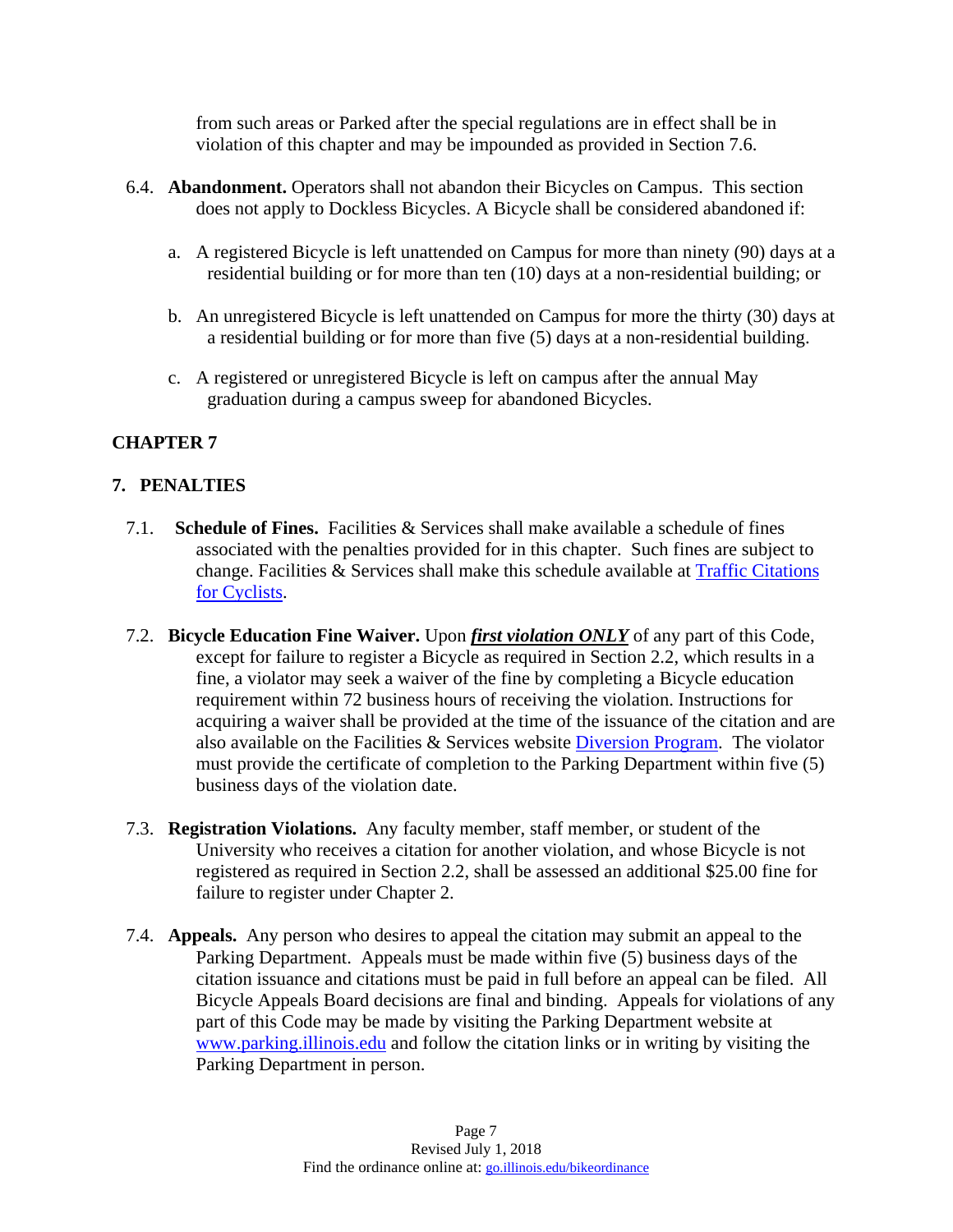- 7.5. **Equipment Violations.** Any Operator who fails to maintain the required equipment on a Bicycle as described set forth in Chapter 3 shall be assessed a minimum \$35.00 fine.
- 7.6. **Operator and Pathway Violations.** Any Operator violates Chapter 4 or Chapter 5 shall be assessed a minimum \$35.00 fine for each violation.
- 7.7. **Parking Violations.** Any Operator violates Chapter 6 shall be assessed a minimum \$25.00 fine for each violation. This section does not refer to Dockless Bicycles. Applicable penalties for Dockless Bicycles are found in the University Concession Agreement
	- **a. Booting.** Boots affixed to Bicycles will include instructions on the procedures to have the Boot removed. Any Operator who has had a Boot placed on his/her Bicycle shall be assessed a minimum \$40.00 fine, in addition to any other fines assessed at the time the designated authority removes the Boot. A Boot may be placed on a Bicycle if:
		- (1) a designated authority deems that sufficient Bicycle racks are available and such Bicycle is Parked in violation of Chapter 6; or
		- (2) such Bicycle has accumulated three (3) unpaid citations.

#### **b. Impounding.**

(1) Any Bicycle may be impounded without prior notice if:

(a) such Bicycle is Parked in violation of Sections 6.2 or 6.3; or

- (b) such Bicycle poses a safety hazard.
- (2) Except as specified in Section 7.6(b)(1), any Bicycle may be impounded only after an effort has been made to contact the registered owner, if any, using contact information as provided during registration, and/or by affixing a message on the Bicycle with instructions to prevent impoundment if:
	- (a) such Bicycle has been abandoned, as defined in Section 6.4; or
	- (b) such Bicycle has had a Boot for over two (2) weeks; or
	- (c) such Bicycle has accumulated five (5) unpaid citations.
- (3) Any Operator whose Bicycle has been impounded shall be assessed a minimum \$40.00 fine, in addition to other fines assessed.